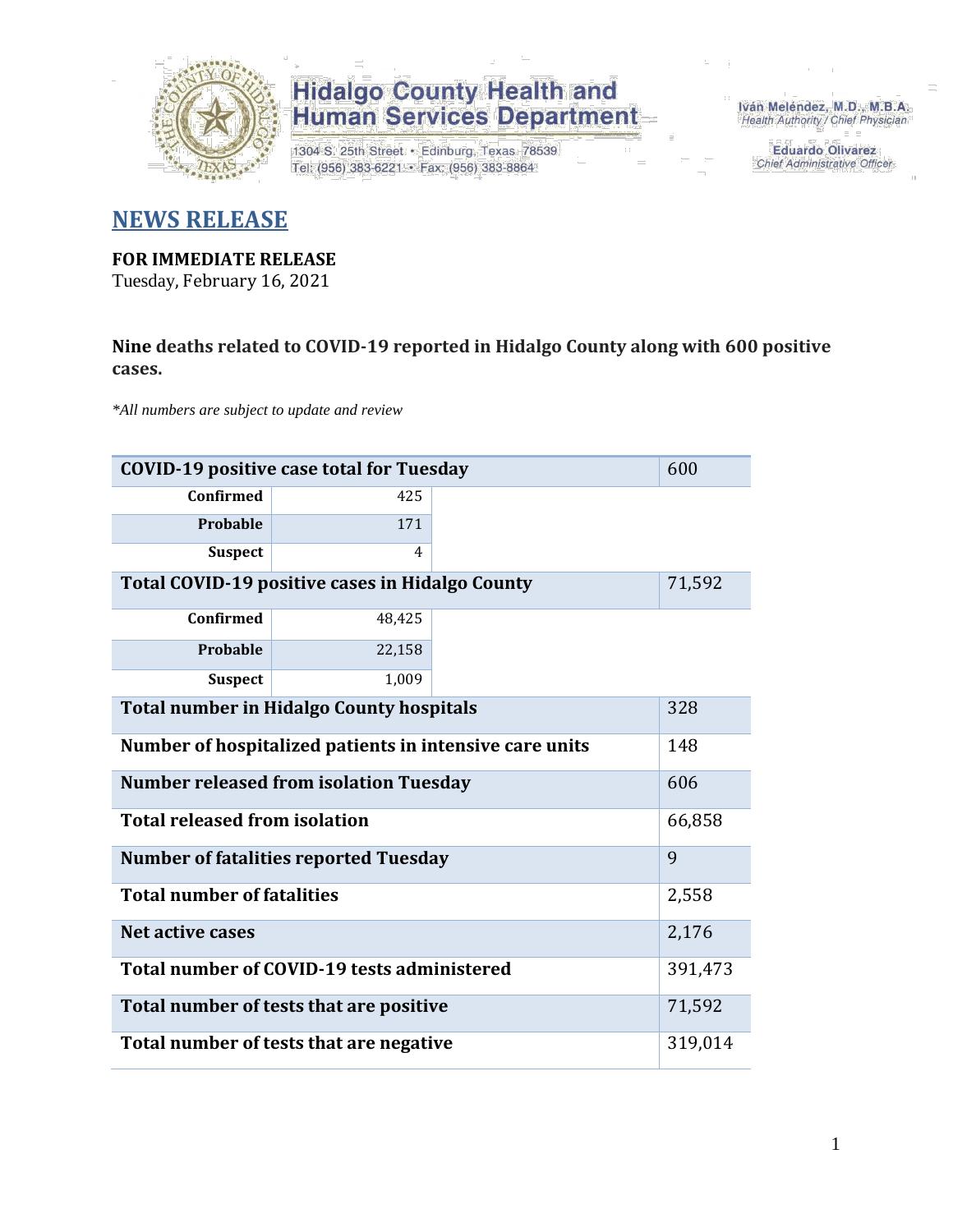

1304 S. 25th Street · Edinburg, Texas 78539 Tel: (956) 383-6221 · Fax: (956) 383-8864

Iván Meléndez, M.D., M.B.A. Health Authority / Chief Physician

> **Eduardo Olivarez** Chief Administrative Officer

*Hidalgo County uses the case status definition provided by the Texas Department of State Health Service's 2020 Epi Case Criteria Guide revised November 2020.*

- *1. Confirmed: A person who has tested positive through a molecular or PCR (oral or nasal swabs) test that looks for the presence of the virus's genetic material.*
- *2. Probable: A person who meets presumptive laboratory evidence through detection of COVID-19 by antigen test in a respiratory specimen.*
- *3. Suspect: A person who meets supported laboratory evidence through detection of specific antibodies in serum, plasma, whole body, and no prior history of being confirmed or probable case.*

*For more information of case status definition for COVID-19, please refer to:*

[https://www.dshs.state.tx.us/IDCU/investigation/epi-case-criteria-guide/2020-Epi-Case-Criteria-](https://www.dshs.state.tx.us/IDCU/investigation/epi-case-criteria-guide/2020-Epi-Case-Criteria-Guide.pdf)[Guide.pdf](https://www.dshs.state.tx.us/IDCU/investigation/epi-case-criteria-guide/2020-Epi-Case-Criteria-Guide.pdf)

The deaths include:

|              | <b>Age</b> | Gender | <b>City</b> |
|--------------|------------|--------|-------------|
| $\mathbf{1}$ | $70+$      | Male   | Donna       |
| 2            | $70+$      | Female | Hidalgo     |
| 3            | 40s        | Female | Mercedes    |
| 4            | $70+$      | Female | Mission     |
| 5            | $70+$      | Male   | Mission     |
| 6            | $70+$      | Female | Pharr       |
| 7            | $70+$      | Male   | Pharr       |
| 8            | 60s        | Male   | San Juan    |
| 9            | 60s        | Male   | Weslaco     |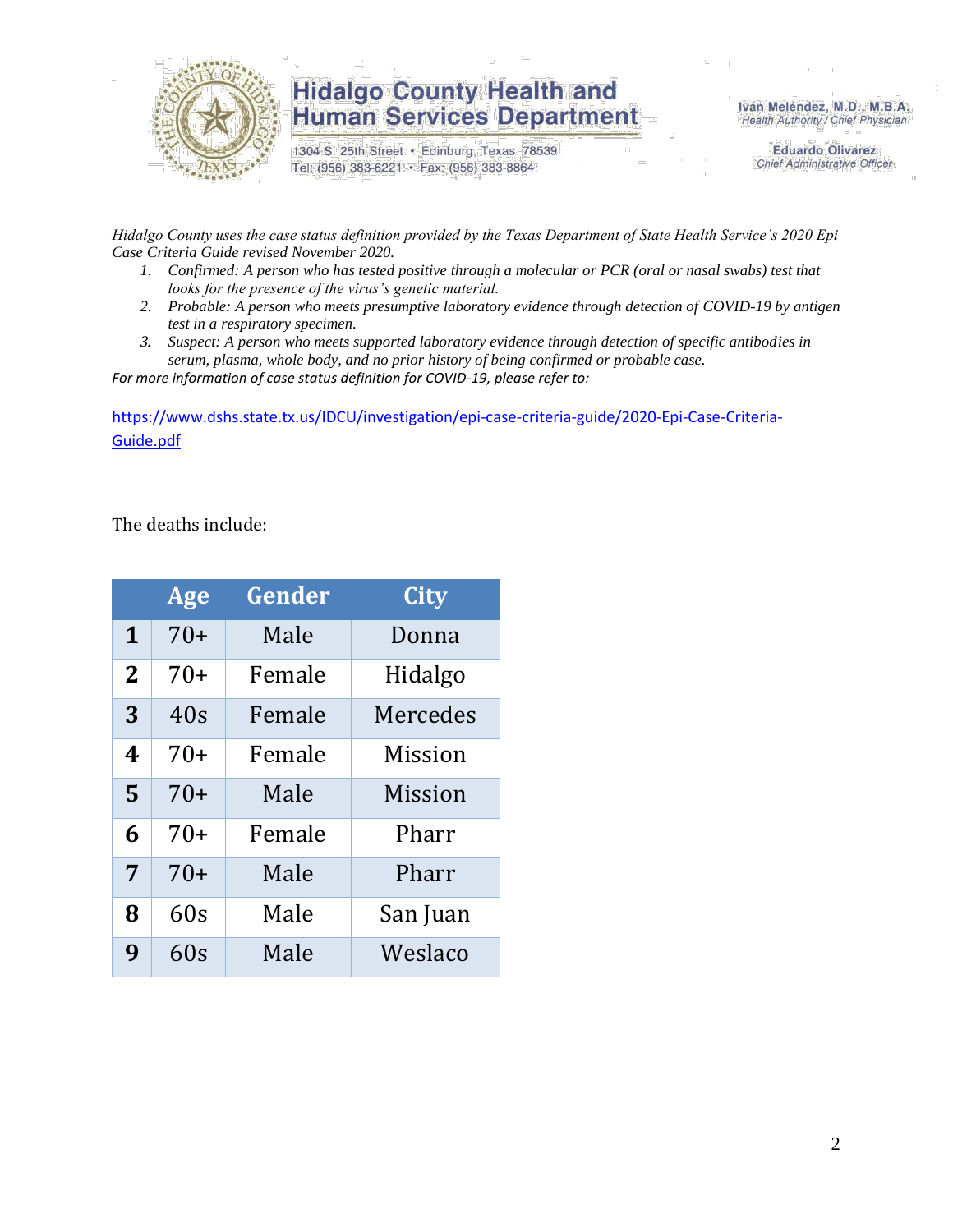

1304 S. 25th Street · Edinburg, Texas 78539 Tel: (956) 383-6221 · Fax: (956) 383-8864

Iván Meléndez, M.D., M.B.A.<br>Health Authority / Chief Physician

**Eduardo Olivarez** Chief Administrative Officer

Tuesday, February 16, 2021 positive cases include:

|                  | Age<br><b>Range</b> | Gender                    | <b>City</b> |     | Age<br><b>Range</b> | <b>Gender</b> | <b>City</b> |     | Age<br><b>Range</b> | Gender       | <b>City</b> |
|------------------|---------------------|---------------------------|-------------|-----|---------------------|---------------|-------------|-----|---------------------|--------------|-------------|
| $\mathbf{1}$     | $0 - 19$            | ${\bf F}$                 | Alamo       | 201 | 20s                 | $\rm F$       | McAllen     | 401 | $0 - 19$            | $\rm F$      | Pharr       |
| $\boldsymbol{2}$ | $0 - 19$            | M                         | Alamo       | 202 | 20s                 | M             | McAllen     | 402 | $0 - 19$            | M            | Pharr       |
| 3                | 20s                 | $\mathbf M$               | Alamo       | 203 | 20s                 | ${\bf F}$     | McAllen     | 403 | $0 - 19$            | ${\bf F}$    | Pharr       |
| $\boldsymbol{4}$ | 30s                 | ${\bf F}$                 | Alamo       | 204 | 20s                 | $\rm F$       | McAllen     | 404 | $0 - 19$            | $\rm F$      | Pharr       |
| $\mathbf{5}$     | 30s                 | ${\bf F}$                 | Alamo       | 205 | 20s                 | $\rm F$       | McAllen     | 405 | $0 - 19$            | $\mathbf M$  | Pharr       |
| 6                | 30s                 | M                         | Alamo       | 206 | 20s                 | $\rm F$       | McAllen     | 406 | $0 - 19$            | $\mathbf F$  | Pharr       |
| $\overline{7}$   | 40s                 | ${\bf F}$                 | Alamo       | 207 | 20s                 | $\rm F$       | McAllen     | 407 | 20s                 | $\mathbf M$  | Pharr       |
| ${\bf 8}$        | 40s                 | ${\bf F}$                 | Alamo       | 208 | 20s                 | $\rm F$       | McAllen     | 408 | 20s                 | $\rm F$      | Pharr       |
| 9                | 50s                 | $\mathbf M$               | Alamo       | 209 | 20s                 | $\mathbf M$   | McAllen     | 409 | 20s                 | ${\bf F}$    | Pharr       |
| 10               | 50s                 | ${\bf F}$                 | Alamo       | 210 | 20s                 | $\mathbf M$   | McAllen     | 410 | 20s                 | M            | Pharr       |
| 11               | 50s                 | $\mathbf M$               | Alamo       | 211 | 20s                 | $\rm F$       | McAllen     | 411 | 20s                 | $\rm F$      | Pharr       |
| 12               | 50s                 | M                         | Alamo       | 212 | 20s                 | $\rm F$       | McAllen     | 412 | 20s                 | $\rm F$      | Pharr       |
| 13               | 60s                 | $\mathbf M$               | Alamo       | 213 | 20s                 | $\rm F$       | McAllen     | 413 | 20s                 | ${\bf F}$    | Pharr       |
| 14               | 60s                 | $\rm F$                   | Alamo       | 214 | 20s                 | $\rm F$       | McAllen     | 414 | 20s                 | M            | Pharr       |
| 15               | 60s                 | ${\bf F}$                 | Alamo       | 215 | 20s                 | $\mathbf M$   | McAllen     | 415 | 20s                 | $\mathbf M$  | Pharr       |
| 16               | 60s                 | M                         | Alamo       | 216 | 20s                 | $\rm F$       | McAllen     | 416 | 20s                 | $\rm F$      | Pharr       |
| 17               | $70+$               | ${\bf F}$                 | Alamo       | 217 | 30s                 | $\rm F$       | McAllen     | 417 | 20s                 | $\mathbf M$  | Pharr       |
| 18               | $70+$               | M                         | Alamo       | 218 | 30s                 | $\mathbf M$   | McAllen     | 418 | 20s                 | M            | Pharr       |
| 19               | $70+$               | ${\bf F}$                 | Alamo       | 219 | 30s                 | $\rm F$       | McAllen     | 419 | 20s                 | $\rm F$      | Pharr       |
| 20               | $0 - 19$            | ${\bf F}$                 | Alton       | 220 | 30s                 | $\rm F$       | McAllen     | 420 | 20s                 | $\rm F$      | Pharr       |
| 21               | 20s                 | ${\bf F}$                 | Alton       | 221 | 30s                 | ${\bf F}$     | McAllen     | 421 | 30s                 | $\rm F$      | Pharr       |
| 22               | 20s                 | M                         | Alton       | 222 | 30s                 | M             | McAllen     | 422 | 30s                 | $\rm F$      | Pharr       |
| 23               | 30s                 | M                         | Alton       | 223 | 30s                 | $\rm F$       | McAllen     | 423 | 30s                 | $\mathbf M$  | Pharr       |
| 24               | 30s                 | ${\bf F}$                 | Alton       | 224 | 30s                 | M             | McAllen     | 424 | 30s                 | $\rm F$      | Pharr       |
| 25               | 40s                 | ${\bf F}$                 | Alton       | 225 | 30s                 | $\mathbf M$   | McAllen     | 425 | 30s                 | $\mathbf M$  | Pharr       |
| 26               | 50s                 | ${\bf F}$                 | Alton       | 226 | 30s                 | M             | McAllen     | 426 | 30s                 | $\rm F$      | Pharr       |
| 27               | $70+$               | F                         | Alton       | 227 | 30s                 | F             | McAllen     | 427 | 30s                 | $\mathbf{F}$ | Pharr       |
| 28               | $0 - 19$            | $\rm F$                   | Donna       | 228 | 30s                 | M             | McAllen     | 428 | 30s                 | F            | Pharr       |
| 29               | $0 - 19$            | $\boldsymbol{\mathrm{F}}$ | Donna       | 229 | 30s                 | $M_{\odot}$   | McAllen     | 429 | 30s                 | M            | Pharr       |
| 30               | $0-19$              | $\rm F$                   | Donna       | 230 | 30s                 | M             | McAllen     | 430 | 30s                 | M            | Pharr       |
| 31               | $0 - 19$            | ${\bf F}$                 | Donna       | 231 | 30s                 | $\mathbf M$   | McAllen     | 431 | 40s                 | $\mathbf F$  | Pharr       |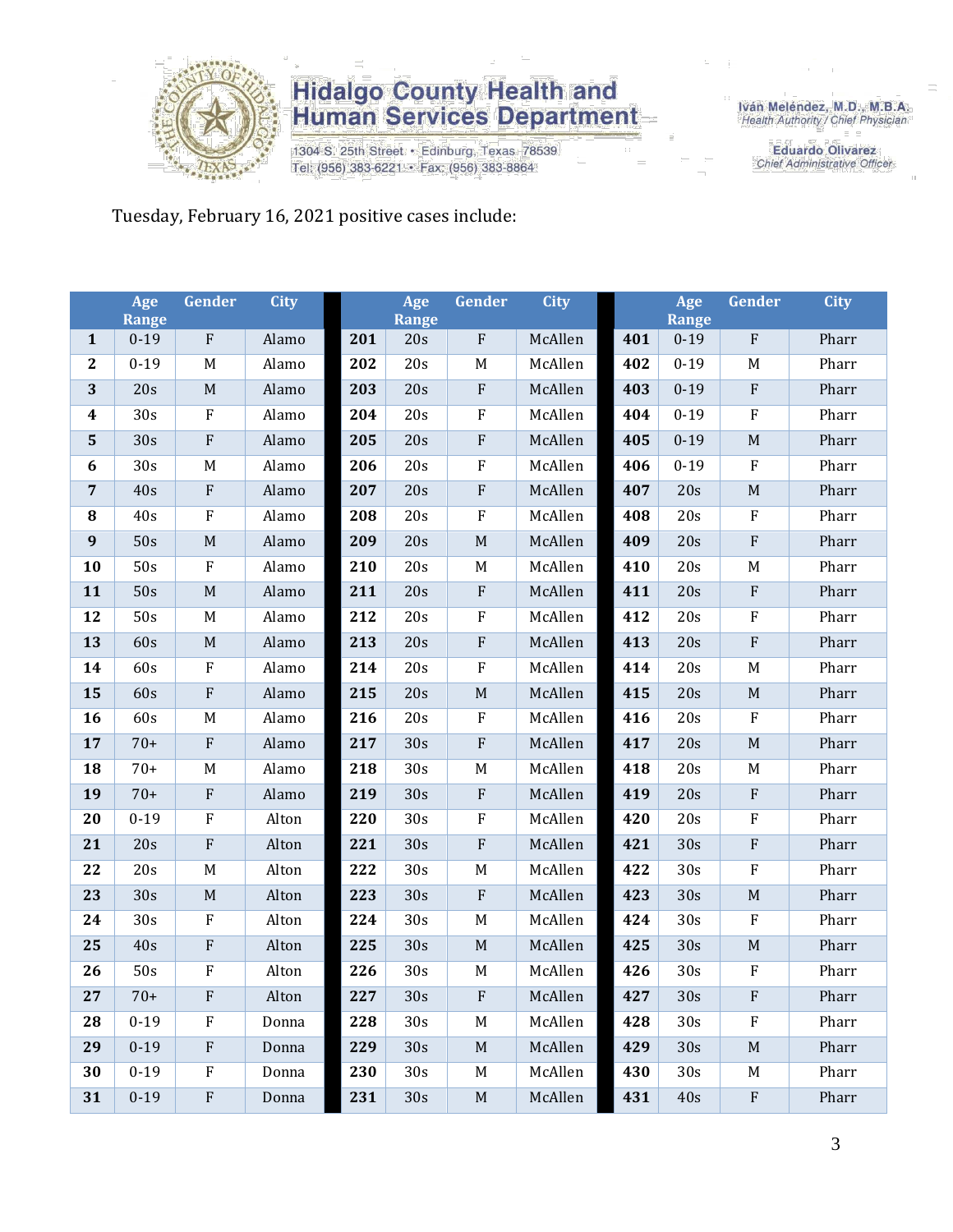

1304 S. 25th Street · Edinburg, Texas 78539 Tel: (956) 383-6221 · Fax: (956) 383-8864

Iván Meléndez, M.D., M.B.A.<br>Health Authority / Chief Physician

**Eduardo Olivarez** Chief Administrative Officer

| 32 | $0 - 19$ | $\mathbf M$               | Donna    | 232 | 40s   | $\rm F$     | McAllen | 432 | 40s      | M                         | Pharr    |
|----|----------|---------------------------|----------|-----|-------|-------------|---------|-----|----------|---------------------------|----------|
| 33 | $0 - 19$ | $\mathbf M$               | Donna    | 233 | 40s   | ${\bf F}$   | McAllen | 433 | 40s      | $\rm F$                   | Pharr    |
| 34 | $0 - 19$ | M                         | Donna    | 234 | 40s   | $\mathbf M$ | McAllen | 434 | 40s      | $\rm F$                   | Pharr    |
| 35 | $0 - 19$ | $\rm F$                   | Donna    | 235 | 40s   | $\mathbf M$ | McAllen | 435 | 40s      | $\mathbf M$               | Pharr    |
| 36 | $0 - 19$ | M                         | Donna    | 236 | 40s   | $\mathbf M$ | McAllen | 436 | 40s      | $\rm F$                   | Pharr    |
| 37 | $0 - 19$ | ${\bf F}$                 | Donna    | 237 | 40s   | ${\bf F}$   | McAllen | 437 | 40s      | $\mathbf M$               | Pharr    |
| 38 | 20s      | $\rm F$                   | Donna    | 238 | 40s   | F           | McAllen | 438 | 40s      | M                         | Pharr    |
| 39 | 20s      | $\rm F$                   | Donna    | 239 | 40s   | ${\bf F}$   | McAllen | 439 | 50s      | $\boldsymbol{\mathrm{F}}$ | Pharr    |
| 40 | 30s      | ${\bf F}$                 | Donna    | 240 | 40s   | ${\bf F}$   | McAllen | 440 | 50s      | M                         | Pharr    |
| 41 | 30s      | $\rm F$                   | Donna    | 241 | 40s   | $\mathbf M$ | McAllen | 441 | 50s      | $M_{\odot}$               | Pharr    |
| 42 | 30s      | ${\bf F}$                 | Donna    | 242 | 40s   | M           | McAllen | 442 | 50s      | M                         | Pharr    |
| 43 | 30s      | $\mathbf M$               | Donna    | 243 | 40s   | $\rm F$     | McAllen | 443 | 50s      | $\mathbf M$               | Pharr    |
| 44 | 30s      | $\rm F$                   | Donna    | 244 | 50s   | ${\bf F}$   | McAllen | 444 | 50s      | $\mathbf{F}$              | Pharr    |
| 45 | 30s      | $\mathbf M$               | Donna    | 245 | 50s   | $\mathbf M$ | McAllen | 445 | 60s      | $\rm F$                   | Pharr    |
| 46 | 30s      | $\rm F$                   | Donna    | 246 | 50s   | $\mathbf M$ | McAllen | 446 | 60s      | $\rm F$                   | Pharr    |
| 47 | 40s      | $\rm F$                   | Donna    | 247 | 50s   | $\mathbf M$ | McAllen | 447 | 60s      | $\mathbf M$               | Pharr    |
| 48 | 40s      | $\rm F$                   | Donna    | 248 | 50s   | ${\bf F}$   | McAllen | 448 | $70+$    | M                         | Pharr    |
| 49 | 40s      | $\rm F$                   | Donna    | 249 | 50s   | $\rm F$     | McAllen | 449 | $70+$    | $\mathbf{F}$              | Pharr    |
| 50 | 40s      | M                         | Donna    | 250 | 50s   | $\mathbf M$ | McAllen | 450 | $70+$    | M                         | Pharr    |
| 51 | 40s      | $\rm F$                   | Donna    | 251 | 50s   | $\mathbf M$ | McAllen | 451 | $0 - 19$ | $\mathbf M$               | San Juan |
| 52 | 40s      | $\rm F$                   | Donna    | 252 | 50s   | M           | McAllen | 452 | $0 - 19$ | $\mathbf{F}$              | San Juan |
| 53 | 50s      | $\rm F$                   | Donna    | 253 | 50s   | $\mathbf M$ | McAllen | 453 | $0 - 19$ | $\mathbf M$               | San Juan |
| 54 | 50s      | M                         | Donna    | 254 | 60s   | $\rm F$     | McAllen | 454 | $0 - 19$ | $\rm F$                   | San Juan |
| 55 | 50s      | $\boldsymbol{\mathrm{F}}$ | Donna    | 255 | 60s   | $\rm F$     | McAllen | 455 | 20s      | $\rm F$                   | San Juan |
| 56 | 50s      | M                         | Donna    | 256 | 60s   | ${\bf F}$   | McAllen | 456 | 20s      | $\rm F$                   | San Juan |
| 57 | 60s      | ${\bf F}$                 | Donna    | 257 | 60s   | $\mathbf M$ | McAllen | 457 | 20s      | $\mathbf M$               | San Juan |
| 58 | 60s      | $\rm F$                   | Donna    | 258 | 60s   | F           | McAllen | 458 | 30s      | M                         | San Juan |
| 59 | 60s      | ${\bf F}$                 | Donna    | 259 | 60s   | F           | McAllen | 459 | 30s      | $\boldsymbol{\mathrm{F}}$ | San Juan |
| 60 | 60s      | F                         | Donna    | 260 | 60s   | M           | McAllen | 460 | 30s      | $_{\rm F}$                | San Juan |
| 61 | 60s      | $\mathbf M$               | Donna    | 261 | 60s   | $\mathbf M$ | McAllen | 461 | 30s      | $\rm F$                   | San Juan |
| 62 | $70+$    | F                         | Donna    | 262 | 60s   | $\mathbf F$ | McAllen | 462 | 40s      | $\mathbf F$               | San Juan |
| 63 | $70+$    | $\boldsymbol{\mathrm{F}}$ | Donna    | 263 | 60s   | $\mathbf M$ | McAllen | 463 | 50s      | $\rm F$                   | San Juan |
| 64 | $70+$    | $\rm F$                   | Donna    | 264 | $70+$ | ${\bf F}$   | McAllen | 464 | 50s      | M                         | San Juan |
| 65 | $70+$    | $\boldsymbol{\mathrm{F}}$ | Donna    | 265 | $70+$ | $\rm F$     | McAllen | 465 | 50s      | $\mathbf{F}$              | San Juan |
| 66 | $0 - 19$ | M                         | Edinburg | 266 | $70+$ | ${\bf F}$   | McAllen | 466 | 50s      | M                         | San Juan |
| 67 | $0 - 19$ | $\mathbf M$               | Edinburg | 267 | $70+$ | $\mathbf M$ | McAllen | 467 | 50s      | $\rm F$                   | San Juan |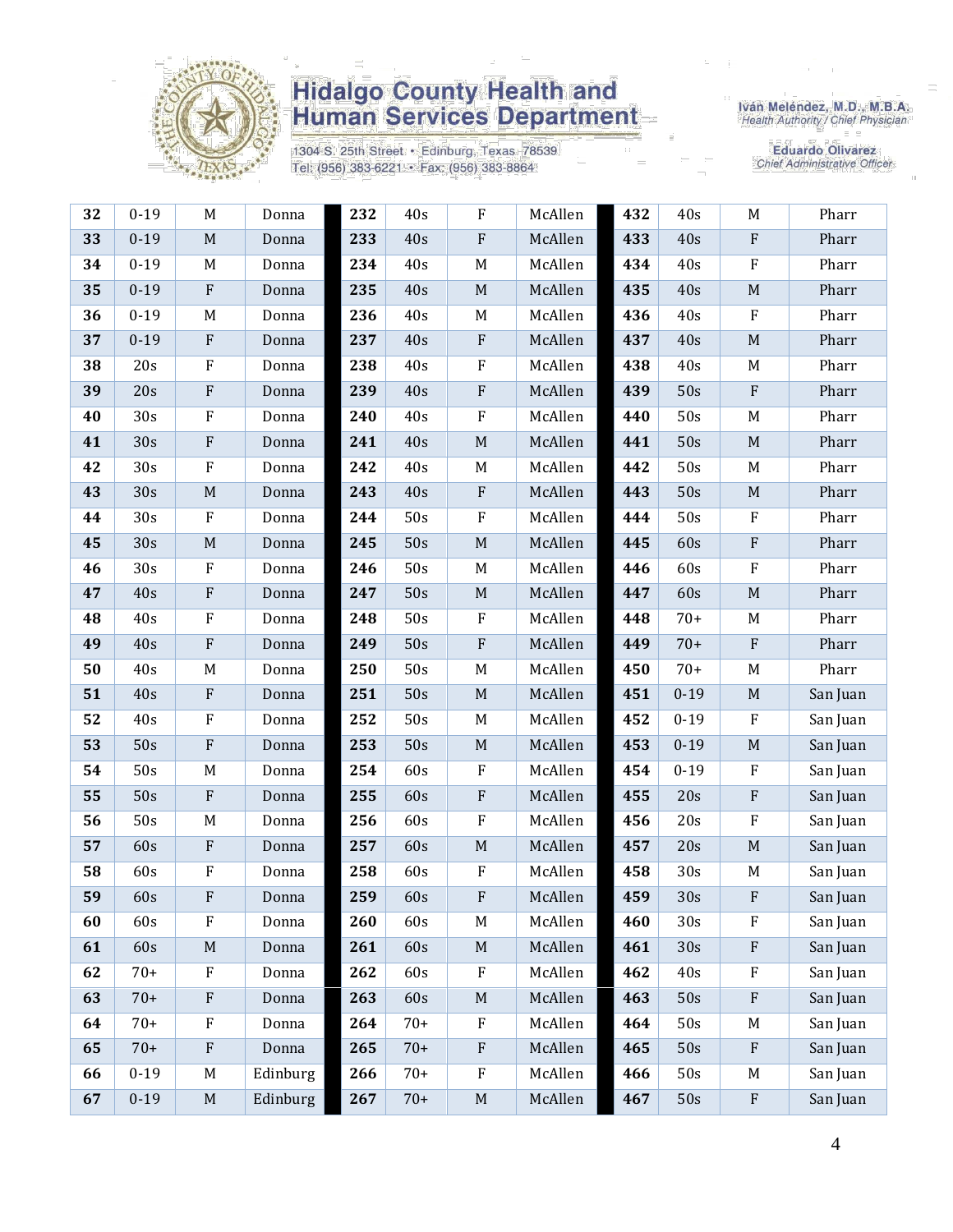

1304 S. 25th Street · Edinburg, Texas 78539 Tel: (956) 383-6221 · Fax: (956) 383-8864

Iván Meléndez, M.D., M.B.A.<br>Health Authority / Chief Physician

Eduardo Olivarez<br>Chief Administrative Officer

| 68  | $0 - 19$ | $\mathbf F$ | Edinburg | 268 | $70+$    | $\mathbf F$      | McAllen  | 468 | 50s      | F                         | San Juan    |
|-----|----------|-------------|----------|-----|----------|------------------|----------|-----|----------|---------------------------|-------------|
| 69  | $0 - 19$ | $\rm F$     | Edinburg | 269 | $70+$    | $\rm F$          | McAllen  | 469 | 60s      | ${\bf F}$                 | San Juan    |
| 70  | $0 - 19$ | M           | Edinburg | 270 | $0 - 19$ | $\rm F$          | Mercedes | 470 | $70+$    | M                         | San Juan    |
| 71  | $0 - 19$ | $\mathbf M$ | Edinburg | 271 | $0 - 19$ | $\mathbf M$      | Mercedes | 471 | $70+$    | $\rm F$                   | San Juan    |
| 72  | $0 - 19$ | $\rm F$     | Edinburg | 272 | $0 - 19$ | $\rm F$          | Mercedes | 472 | $70+$    | M                         | San Juan    |
| 73  | $0 - 19$ | M           | Edinburg | 273 | $0 - 19$ | $\mathbf M$      | Mercedes | 473 | $0 - 19$ | $\mathbf M$               | Undisclosed |
| 74  | $0 - 19$ | M           | Edinburg | 274 | $0 - 19$ | $\mathbf M$      | Mercedes | 474 | $0 - 19$ | ${\bf F}$                 | Undisclosed |
| 75  | $0 - 19$ | ${\bf F}$   | Edinburg | 275 | $0 - 19$ | $\mathbf M$      | Mercedes | 475 | $0 - 19$ | ${\bf F}$                 | Undisclosed |
| 76  | $0 - 19$ | M           | Edinburg | 276 | 20s      | $\rm F$          | Mercedes | 476 | $0 - 19$ | M                         | Undisclosed |
| 77  | $0 - 19$ | $\mathbf U$ | Edinburg | 277 | 20s      | $\mathbf M$      | Mercedes | 477 | $0 - 19$ | $\mathbf M$               | Undisclosed |
| 78  | $0 - 19$ | $\rm F$     | Edinburg | 278 | 20s      | $\rm F$          | Mercedes | 478 | $0 - 19$ | ${\bf F}$                 | Undisclosed |
| 79  | $0 - 19$ | $\rm F$     | Edinburg | 279 | 30s      | $\mathbf M$      | Mercedes | 479 | $0 - 19$ | ${\bf F}$                 | Undisclosed |
| 80  | $0 - 19$ | $\rm F$     | Edinburg | 280 | 30s      | $M_{\odot}$      | Mercedes | 480 | $0 - 19$ | $\rm F$                   | Undisclosed |
| 81  | $0 - 19$ | $\mathbf M$ | Edinburg | 281 | 30s      | $\mathbf M$      | Mercedes | 481 | $0 - 19$ | $\mathbf M$               | Undisclosed |
| 82  | $0 - 19$ | M           | Edinburg | 282 | 30s      | $M_{\odot}$      | Mercedes | 482 | $0 - 19$ | M                         | Undisclosed |
| 83  | $0 - 19$ | $\mathbf M$ | Edinburg | 283 | 30s      | $\mathbf M$      | Mercedes | 483 | $0 - 19$ | $\rm F$                   | Undisclosed |
| 84  | $0 - 19$ | $\rm F$     | Edinburg | 284 | 30s      | $\mathbf M$      | Mercedes | 484 | $0 - 19$ | M                         | Undisclosed |
| 85  | $0 - 19$ | $\mathbf M$ | Edinburg | 285 | 30s      | $\rm F$          | Mercedes | 485 | $0 - 19$ | $\mathbf M$               | Undisclosed |
| 86  | $0 - 19$ | $\rm F$     | Edinburg | 286 | 30s      | $\rm F$          | Mercedes | 486 | $0 - 19$ | M                         | Undisclosed |
| 87  | $0 - 19$ | $\mathbf M$ | Edinburg | 287 | 30s      | $\mathbf M$      | Mercedes | 487 | $0 - 19$ | ${\bf F}$                 | Undisclosed |
| 88  | $0 - 19$ | $\rm F$     | Edinburg | 288 | 30s      | $\mathbf M$      | Mercedes | 488 | $0 - 19$ | M                         | Undisclosed |
| 89  | $0 - 19$ | $\rm F$     | Edinburg | 289 | 30s      | $\rm F$          | Mercedes | 489 | $0 - 19$ | ${\bf F}$                 | Undisclosed |
| 90  | $0 - 19$ | M           | Edinburg | 290 | 40s      | $\boldsymbol{F}$ | Mercedes | 490 | $0 - 19$ | ${\bf F}$                 | Undisclosed |
| 91  | $0 - 19$ | ${\bf F}$   | Edinburg | 291 | 40s      | $\rm F$          | Mercedes | 491 | 20s      | ${\bf F}$                 | Undisclosed |
| 92  | $0 - 19$ | M           | Edinburg | 292 | 50s      | $\rm F$          | Mercedes | 492 | 20s      | ${\bf F}$                 | Undisclosed |
| 93  | 20s      | $\rm F$     | Edinburg | 293 | 50s      | $\rm F$          | Mercedes | 493 | 20s      | ${\bf F}$                 | Undisclosed |
| 94  | 20s      | $\rm F$     | Edinburg | 294 | 50s      | $\rm F$          | Mercedes | 494 | 20s      | ${\bf F}$                 | Undisclosed |
| 95  | 20s      | $\rm F$     | Edinburg | 295 | 50s      | ${\bf F}$        | Mercedes | 495 | 20s      | $\rm F$                   | Undisclosed |
| 96  | 20s      | M           | Edinburg | 296 | 50s      | $\boldsymbol{F}$ | Mercedes | 496 | 20s      | F                         | Undisclosed |
| 97  | 20s      | M           | Edinburg | 297 | 60s      | $\mathbf M$      | Mercedes | 497 | 20s      | ${\bf F}$                 | Undisclosed |
| 98  | 20s      | M           | Edinburg | 298 | $70+$    | $\mathbf M$      | Mercedes | 498 | 20s      | M                         | Undisclosed |
| 99  | 20s      | $\rm F$     | Edinburg | 299 | $0 - 19$ | $\mathbf M$      | Mission  | 499 | 20s      | ${\bf F}$                 | Undisclosed |
| 100 | 20s      | $\rm F$     | Edinburg | 300 | $0 - 19$ | $\rm F$          | Mission  | 500 | 30s      | F                         | Undisclosed |
| 101 | 20s      | $\mathbf M$ | Edinburg | 301 | $0 - 19$ | $\mathbf M$      | Mission  | 501 | 30s      | $\mathbf M$               | Undisclosed |
| 102 | 20s      | ${\bf F}$   | Edinburg | 302 | $0 - 19$ | $M_{\odot}$      | Mission  | 502 | 30s      | $\boldsymbol{\mathrm{F}}$ | Undisclosed |
| 103 | 20s      | $\mathbf M$ | Edinburg | 303 | $0 - 19$ | $\rm F$          | Mission  | 503 | 30s      | $\mathbf M$               | Undisclosed |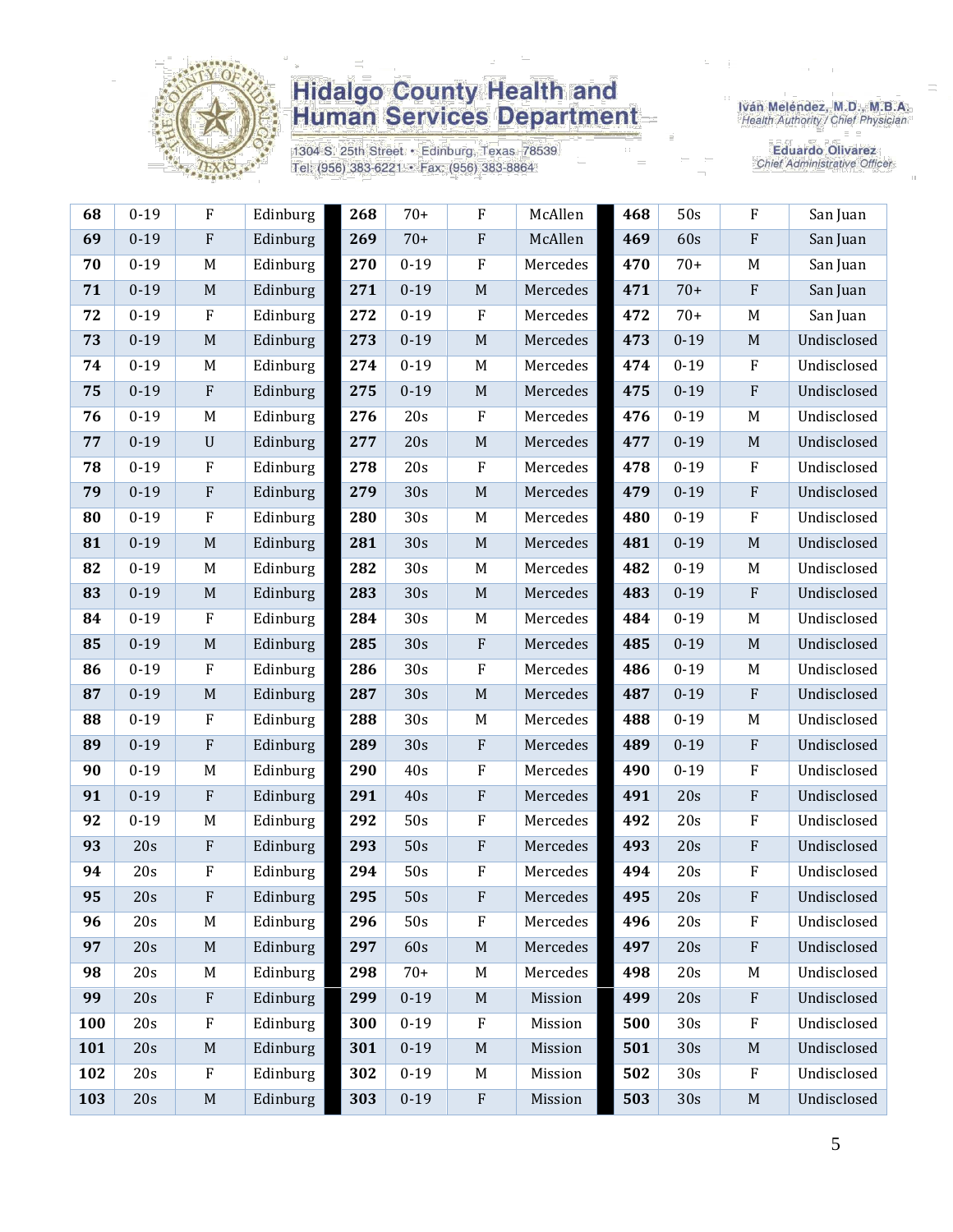

1304 S. 25th Street · Edinburg, Texas 78539 Tel: (956) 383-6221 · Fax: (956) 383-8864

Iván Meléndez, M.D., M.B.A.<br>Health Authority / Chief Physician

**Eduardo Olivarez** Chief Administrative Officer

| 104 | 20s | $\rm F$                   | Edinburg | 304 | $0 - 19$ | $M_{\odot}$               | Mission | 504 | 40s      | $\rm F$                   | Undisclosed |
|-----|-----|---------------------------|----------|-----|----------|---------------------------|---------|-----|----------|---------------------------|-------------|
| 105 | 20s | ${\bf F}$                 | Edinburg | 305 | $0 - 19$ | $\rm F$                   | Mission | 505 | 40s      | ${\bf F}$                 | Undisclosed |
| 106 | 20s | $\rm F$                   | Edinburg | 306 | $0 - 19$ | M                         | Mission | 506 | 40s      | M                         | Undisclosed |
| 107 | 20s | $\mathbf M$               | Edinburg | 307 | $0 - 19$ | $\mathbf M$               | Mission | 507 | 40s      | $\mathbf M$               | Undisclosed |
| 108 | 20s | $\rm F$                   | Edinburg | 308 | $0 - 19$ | $M_{\odot}$               | Mission | 508 | 40s      | $\mathbf{F}$              | Undisclosed |
| 109 | 20s | $\rm F$                   | Edinburg | 309 | $0 - 19$ | M                         | Mission | 509 | 40s      | ${\bf F}$                 | Undisclosed |
| 110 | 20s | $\rm F$                   | Edinburg | 310 | $0 - 19$ | $\rm F$                   | Mission | 510 | 40s      | ${\bf F}$                 | Undisclosed |
| 111 | 20s | ${\bf F}$                 | Edinburg | 311 | $0 - 19$ | $\mathbf M$               | Mission | 511 | 50s      | M                         | Undisclosed |
| 112 | 30s | M                         | Edinburg | 312 | $0 - 19$ | M                         | Mission | 512 | 50s      | ${\bf F}$                 | Undisclosed |
| 113 | 30s | $\mathbf M$               | Edinburg | 313 | $0 - 19$ | $\boldsymbol{\mathrm{F}}$ | Mission | 513 | 50s      | ${\bf F}$                 | Undisclosed |
| 114 | 30s | M                         | Edinburg | 314 | $0 - 19$ | $\rm F$                   | Mission | 514 | 50s      | M                         | Undisclosed |
| 115 | 30s | $\boldsymbol{\mathrm{F}}$ | Edinburg | 315 | $0 - 19$ | $\mathbf M$               | Mission | 515 | 60s      | ${\bf F}$                 | Undisclosed |
| 116 | 30s | $\mathbf F$               | Edinburg | 316 | $0 - 19$ | M                         | Mission | 516 | $70+$    | M                         | Undisclosed |
| 117 | 30s | $\rm F$                   | Edinburg | 317 | $0 - 19$ | $\rm F$                   | Mission | 517 | $70+$    | ${\bf F}$                 | Undisclosed |
| 118 | 30s | $\rm F$                   | Edinburg | 318 | $0 - 19$ | $\rm F$                   | Mission | 518 | $70+$    | M                         | Undisclosed |
| 119 | 30s | $\mathbf M$               | Edinburg | 319 | $0 - 19$ | $\rm F$                   | Mission | 519 | $70+$    | $\rm F$                   | Undisclosed |
| 120 | 30s | M                         | Edinburg | 320 | $0 - 19$ | $\boldsymbol{F}$          | Mission | 520 | $0 - 19$ | ${\bf F}$                 | Weslaco     |
| 121 | 30s | $\overline{F}$            | Edinburg | 321 | $0 - 19$ | $\rm F$                   | Mission | 521 | $0 - 19$ | ${\bf F}$                 | Weslaco     |
| 122 | 30s | M                         | Edinburg | 322 | $0 - 19$ | $\rm F$                   | Mission | 522 | $0 - 19$ | ${\bf F}$                 | Weslaco     |
| 123 | 30s | $\mathbf M$               | Edinburg | 323 | $0 - 19$ | $\rm F$                   | Mission | 523 | $0 - 19$ | ${\bf F}$                 | Weslaco     |
| 124 | 30s | M                         | Edinburg | 324 | $0 - 19$ | M                         | Mission | 524 | $0 - 19$ | M                         | Weslaco     |
| 125 | 30s | $\mathbf M$               | Edinburg | 325 | $0 - 19$ | $\rm F$                   | Mission | 525 | $0 - 19$ | $\mathbf M$               | Weslaco     |
| 126 | 30s | $\mathbf M$               | Edinburg | 326 | $0 - 19$ | $\mathbf M$               | Mission | 526 | $0 - 19$ | $\rm F$                   | Weslaco     |
| 127 | 30s | M                         | Edinburg | 327 | 20s      | $\mathbf M$               | Mission | 527 | $0 - 19$ | ${\bf F}$                 | Weslaco     |
| 128 | 30s | $\mathbf U$               | Edinburg | 328 | 20s      | M                         | Mission | 528 | $0 - 19$ | $\rm F$                   | Weslaco     |
| 129 | 30s | $\mathbf M$               | Edinburg | 329 | 20s      | $\rm F$                   | Mission | 529 | $0 - 19$ | ${\bf F}$                 | Weslaco     |
| 130 | 30s | F                         | Edinburg | 330 | 20s      | $\rm F$                   | Mission | 530 | $0 - 19$ | M                         | Weslaco     |
| 131 | 30s | ${\bf F}$                 | Edinburg | 331 | 20s      | $\mathbf M$               | Mission | 531 | $0 - 19$ | $\mathbf M$               | Weslaco     |
| 132 | 30s | M                         | Edinburg | 332 | 20s      | M                         | Mission | 532 | $0 - 19$ | M                         | Weslaco     |
| 133 | 40s | $\boldsymbol{\mathrm{F}}$ | Edinburg | 333 | 20s      | $\rm F$                   | Mission | 533 | $0 - 19$ | ${\bf F}$                 | Weslaco     |
| 134 | 40s | M                         | Edinburg | 334 | 20s      | $M_{\odot}$               | Mission | 534 | $0 - 19$ | M                         | Weslaco     |
| 135 | 40s | ${\bf F}$                 | Edinburg | 335 | 20s      | $\mathbf M$               | Mission | 535 | $0 - 19$ | $\mathbf{F}$              | Weslaco     |
| 136 | 40s | ${\bf F}$                 | Edinburg | 336 | 20s      | $\rm F$                   | Mission | 536 | $0 - 19$ | $\boldsymbol{\mathrm{F}}$ | Weslaco     |
| 137 | 40s | $\mathbf M$               | Edinburg | 337 | 20s      | $\mathbf U$               | Mission | 537 | $0 - 19$ | $\mathbf M$               | Weslaco     |
| 138 | 40s | $\rm F$                   | Edinburg | 338 | 20s      | $M_{\odot}$               | Mission | 538 | $0 - 19$ | $\boldsymbol{\mathrm{F}}$ | Weslaco     |
| 139 | 40s | $\mathbf M$               | Edinburg | 339 | 20s      | $\rm F$                   | Mission | 539 | $0 - 19$ | ${\bf F}$                 | Weslaco     |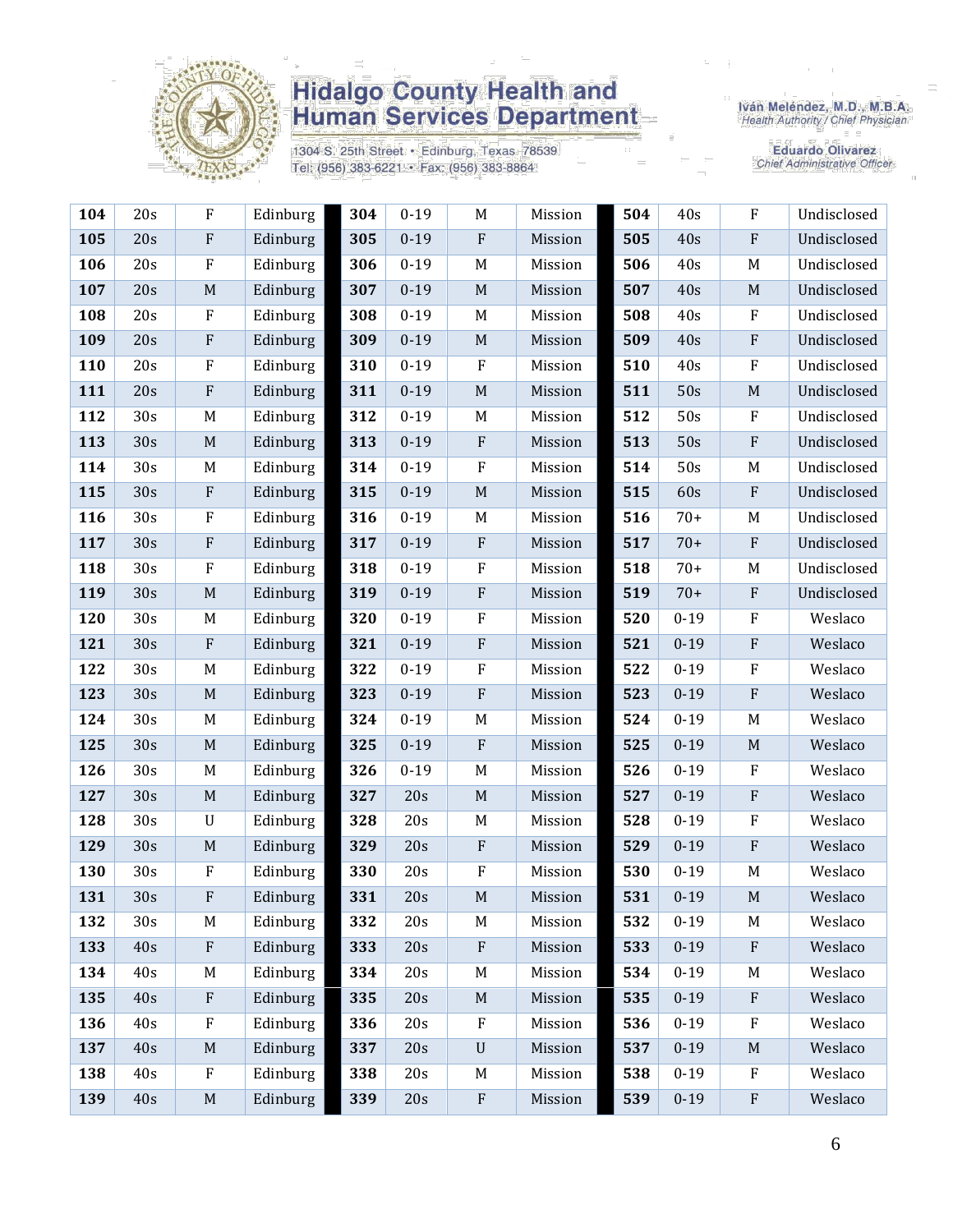

1304 S. 25th Street · Edinburg, Texas 78539 Tel: (956) 383-6221 · Fax: (956) 383-8864

Iván Meléndez, M.D., M.B.A.<br>Health Authority / Chief Physician

Eduardo Olivarez<br>Chief Administrative Officer

| 140 | 40s   | $\mathbf M$               | Edinburg | 340 | 20s | $\rm F$     | Mission | 540 | $0 - 19$ | $\mathbf M$               | Weslaco |
|-----|-------|---------------------------|----------|-----|-----|-------------|---------|-----|----------|---------------------------|---------|
| 141 | 40s   | $\mathbf M$               | Edinburg | 341 | 20s | $\mathbf M$ | Mission | 541 | $0 - 19$ | ${\bf F}$                 | Weslaco |
| 142 | 40s   | M                         | Edinburg | 342 | 20s | $M_{\odot}$ | Mission | 542 | $0 - 19$ | $\rm F$                   | Weslaco |
| 143 | 40s   | $\mathbf M$               | Edinburg | 343 | 20s | $\mathbf M$ | Mission | 543 | 20s      | ${\bf F}$                 | Weslaco |
| 144 | 40s   | $\rm F$                   | Edinburg | 344 | 20s | $\mathbf M$ | Mission | 544 | 20s      | ${\bf F}$                 | Weslaco |
| 145 | 40s   | ${\bf F}$                 | Edinburg | 345 | 20s | ${\bf F}$   | Mission | 545 | 20s      | $\mathbf M$               | Weslaco |
| 146 | 40s   | $\mathbf M$               | Edinburg | 346 | 20s | ${\bf F}$   | Mission | 546 | 20s      | M                         | Weslaco |
| 147 | 40s   | $\boldsymbol{\mathrm{F}}$ | Edinburg | 347 | 20s | ${\bf F}$   | Mission | 547 | 20s      | $\rm F$                   | Weslaco |
| 148 | 40s   | M                         | Edinburg | 348 | 30s | $M_{\odot}$ | Mission | 548 | 20s      | M                         | Weslaco |
| 149 | 50s   | $\rm F$                   | Edinburg | 349 | 30s | $\rm F$     | Mission | 549 | 20s      | ${\bf F}$                 | Weslaco |
| 150 | 50s   | $\rm F$                   | Edinburg | 350 | 30s | ${\bf F}$   | Mission | 550 | 20s      | M                         | Weslaco |
| 151 | 50s   | $\boldsymbol{\mathrm{F}}$ | Edinburg | 351 | 30s | $\rm F$     | Mission | 551 | 20s      | $\mathbf M$               | Weslaco |
| 152 | 50s   | $\rm F$                   | Edinburg | 352 | 30s | $\rm F$     | Mission | 552 | 20s      | $\rm F$                   | Weslaco |
| 153 | 50s   | $\mathbf M$               | Edinburg | 353 | 30s | $\rm F$     | Mission | 553 | 20s      | $\mathbf M$               | Weslaco |
| 154 | 50s   | M                         | Edinburg | 354 | 30s | $\mathbf M$ | Mission | 554 | 20s      | ${\bf F}$                 | Weslaco |
| 155 | 50s   | $\boldsymbol{\mathrm{F}}$ | Edinburg | 355 | 30s | $\rm F$     | Mission | 555 | 20s      | ${\bf F}$                 | Weslaco |
| 156 | 50s   | $\rm F$                   | Edinburg | 356 | 30s | ${\bf F}$   | Mission | 556 | 20s      | M                         | Weslaco |
| 157 | 50s   | $\mathbf M$               | Edinburg | 357 | 30s | $\mathbf M$ | Mission | 557 | 30s      | ${\bf F}$                 | Weslaco |
| 158 | 50s   | $\rm F$                   | Edinburg | 358 | 30s | $\rm F$     | Mission | 558 | 30s      | $\rm F$                   | Weslaco |
| 159 | 60s   | ${\bf F}$                 | Edinburg | 359 | 30s | $\rm F$     | Mission | 559 | 30s      | ${\bf F}$                 | Weslaco |
| 160 | 60s   | M                         | Edinburg | 360 | 40s | $\mathbf M$ | Mission | 560 | 30s      | $\mathbf M$               | Weslaco |
| 161 | 60s   | $\boldsymbol{\mathrm{F}}$ | Edinburg | 361 | 40s | $\mathbf M$ | Mission | 561 | 30s      | ${\bf F}$                 | Weslaco |
| 162 | 60s   | $\rm F$                   | Edinburg | 362 | 40s | M           | Mission | 562 | 30s      | $\rm F$                   | Weslaco |
| 163 | 60s   | $\mathbf M$               | Edinburg | 363 | 40s | $\rm F$     | Mission | 563 | 30s      | $\mathbf M$               | Weslaco |
| 164 | 60s   | $\rm F$                   | Edinburg | 364 | 40s | ${\bf F}$   | Mission | 564 | 30s      | M                         | Weslaco |
| 165 | 60s   | ${\bf F}$                 | Edinburg | 365 | 40s | ${\bf F}$   | Mission | 565 | 30s      | ${\bf F}$                 | Weslaco |
| 166 | 60s   | $\mathbf F$               | Edinburg | 366 | 40s | M           | Mission | 566 | 30s      | M                         | Weslaco |
| 167 | $70+$ | $\mathbf M$               | Edinburg | 367 | 40s | $\rm F$     | Mission | 567 | 30s      | $\mathbf M$               | Weslaco |
| 168 | $70+$ | $\rm F$                   | Edinburg | 368 | 40s | $\rm F$     | Mission | 568 | 30s      | $\rm F$                   | Weslaco |
| 169 | $70+$ | ${\bf F}$                 | Edinburg | 369 | 50s | $\mathbf M$ | Mission | 569 | 30s      | $\boldsymbol{\mathrm{F}}$ | Weslaco |
| 170 | $70+$ | $\mathbf M$               | Edinburg | 370 | 50s | ${\bf F}$   | Mission | 570 | 30s      | M                         | Weslaco |
| 171 | 20s   | $\mathbf M$               | Hidalgo  | 371 | 50s | $\mathbf M$ | Mission | 571 | 30s      | $\mathbf M$               | Weslaco |
| 172 | 40s   | M                         | Hidalgo  | 372 | 50s | ${\bf F}$   | Mission | 572 | 40s      | M                         | Weslaco |
| 173 | $70+$ | $\mathbf M$               | Hidalgo  | 373 | 50s | $\mathbf M$ | Mission | 573 | 40s      | $\rm F$                   | Weslaco |
| 174 | $70+$ | $\rm F$                   | Hidalgo  | 374 | 50s | M           | Mission | 574 | 40s      | $\rm F$                   | Weslaco |
| 175 | $70+$ | $\rm F$                   | Hidalgo  | 375 | 50s | $\mathbf M$ | Mission | 575 | 40s      | $\rm F$                   | Weslaco |